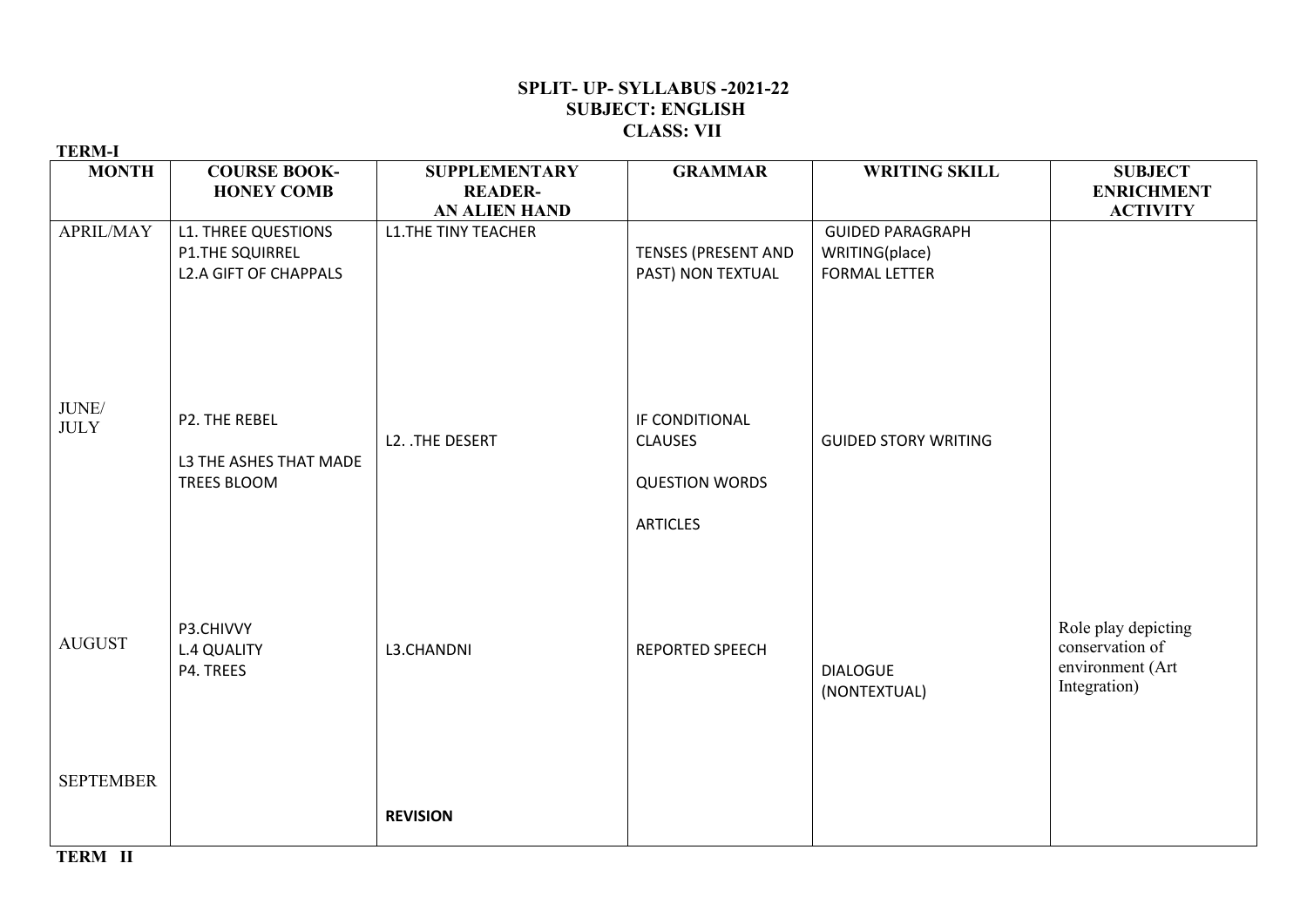| <b>MONTH</b>    | <b>COURSE BOOK-</b><br><b>HONEY COMB</b>                                                              | <b>SUPPLEMENTARY</b><br><b>READER-</b> | <b>GRAMMAR</b>                             | <b>WRITING SKILL</b>                          | <b>SUBJECT</b><br><b>ENRICHMENT</b>                                  |
|-----------------|-------------------------------------------------------------------------------------------------------|----------------------------------------|--------------------------------------------|-----------------------------------------------|----------------------------------------------------------------------|
| <b>OCTOBER</b>  | P4. TREES                                                                                             | AN ALIEN HAND                          | <b>ACTIVE AND PASSIVE</b>                  |                                               | <b>ACTIVITY</b>                                                      |
|                 | L5. . EXPERT DETECTIVES                                                                               |                                        | <b>VOICE</b><br>(DECLARATIVE<br>SENTENCES) | <b>GUIDED PARAGRAPH</b><br>WRITING(place)     |                                                                      |
| <b>NOVEMBER</b> | P5.DAD AND THE CAT<br>AND THE TREE<br>L6. .FIRE FRIEND AND<br>FOE<br>P6. . MEADOW<br><b>SURPRISES</b> | L4. THE BEAR STORY                     | <b>MODALS</b>                              | <b>NOTICE WRITING- NON</b><br><b>TEXTUAL</b>  | Pictorial presentation of a<br>story with moral (Art<br>Integration) |
| <b>DECEMBER</b> |                                                                                                       | L5. A TIGER IN THE HOUSE               | <b>ADVERBS</b><br>(MANNER)                 | <b>INFORMAL LETTER -NON</b><br><b>TEXTUAL</b> |                                                                      |
| <b>JANUARY</b>  | L7.THE STORY OF<br><b>CRICKET</b>                                                                     | L6. . AN ALIEN HAND                    |                                            | <b>STORY WRITING</b>                          |                                                                      |
| <b>FEBRUARY</b> |                                                                                                       |                                        | <b>REVISION</b>                            |                                               |                                                                      |